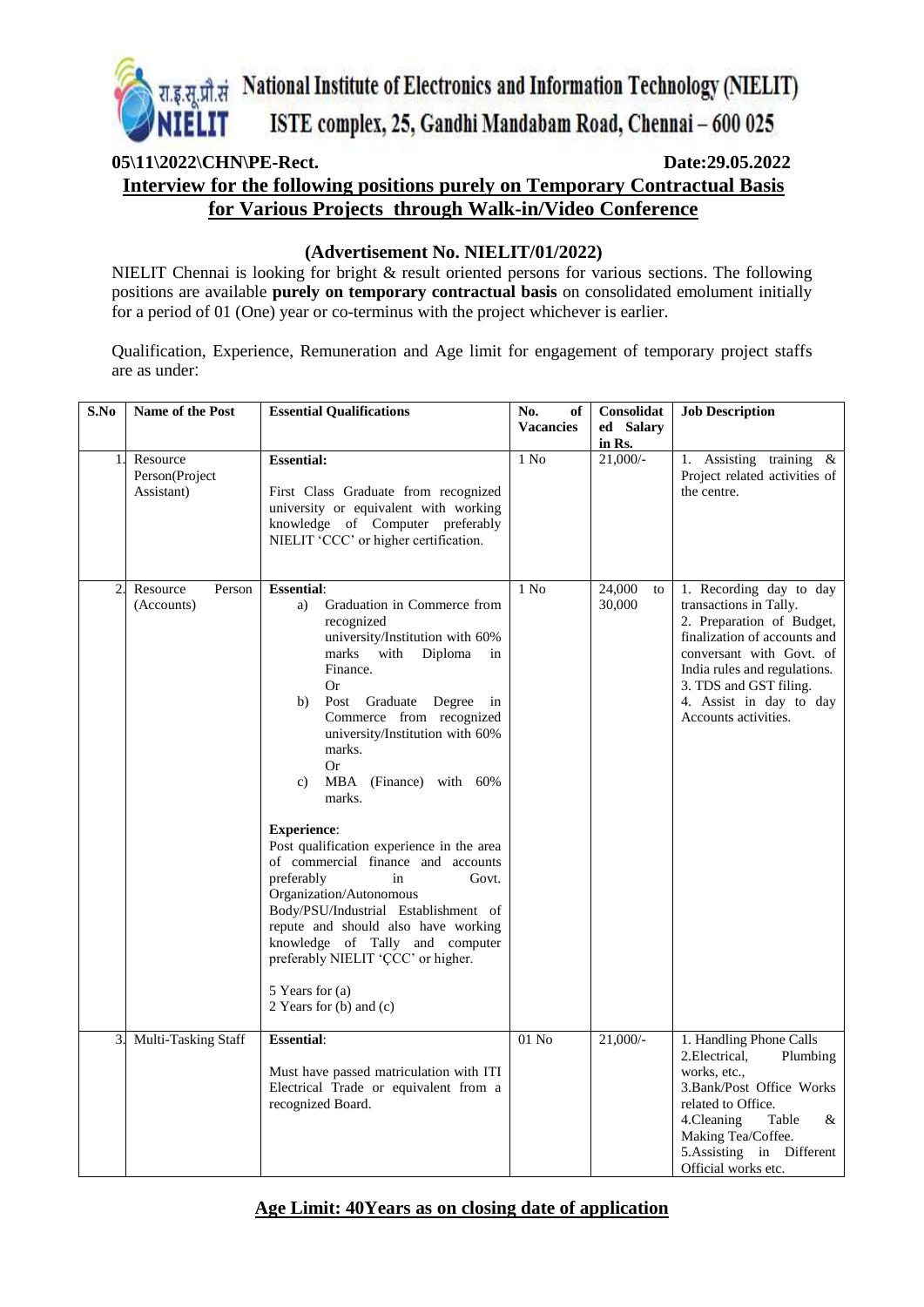

रा.इ.स.प्रौ.सं National Institute of Electronics and Information Technology (NIELIT) ISTE complex, 25, Gandhi Mandabam Road, Chennai - 600 025

### **Interview Date: 10/05/2022 at 10.00AM onwards**

#### **General Terms & Conditions:**

- **1.** Candidates fulfilling the above mentioned qualifications, experience, age etc., may **APPLY ONLINE** through website **[www.nielitchennai.edu.in](http://www.nielitchennai.edu.in/)** which will be available from 29.05.2022 to 08.06.2022 (Till 05:00PM). If candidate want to apply for more than one post may apply separately.
- **2.** If the candidate does not have a valid email id, he/she should create a new valid email id before applying online. Details regarding interview through Walk-in/Video Conferencing will be sent through email only.
- **3.** The candidates must upload self-attested copies of certificates of qualification, age, experience, detailed resume, etc. and passport size photographs **on portal**.
- **4.** The qualification of the candidates must be from a recognized University/Institution. Mere fulfilling the essential qualification/experience does not guarantee selection.
- **5.** Applicants with last semester result awaited or incomplete degrees are not eligible to apply.
- **6. Incomplete applications (i.e without photograph and applicable certificates etc.,) will not be entertained and will be summarily rejected**.
- **7.** Shortlisted candidates will be informed for the **interview through Walk-in/Video Conferencing** on 09/06/2022 after verification of essential qualification and experience.
- **8.** Bad network connection/connection failure from any side during **interview through VC** will not be responsibility of NIELIT Chennai.
- **9.** Registration Fee (Non-Refundable): Rs. 200/- for all category per post.
	- **Mode of Payment**:
		- **Through Online/Net Banking/UPI through Account Details**:
		- **Name of Account Holder**: "NIELIT Chennai",
		- **SB Account No.** :31185720641,
		- **IFSC code**: SBIN0001669.
		- **Name of the Bank:** State Bank of India, Kottur (Chennai),
		- $\checkmark$  Kindly note Reference/UTR Number for further online application submission process.
- **10.** The selected candidate shall be paid consolidated emoluments only and will not be paid any other financial benefits like Medical, HRA, and Transport etc.
- **11.** Number of vacancies may increase/decrease based on the final assessment or the recruitment process may stand cancelled and such changes will be made by NIELIT Chennai without any notice.
- **12.** Unless suitable candidates are found, posts shall not be filled.
- **13.** Selection of candidates for appointment to the above-mentioned positions will be based on the performance of the candidates in the walk-in / online interview / written test and as found eligible as per prescribed criteria.
- **14.** NIELIT reserves right to conduct online/offline written test or skill test for screening of the candidates before interview, if felt necessary.
- **15.** The selected candidates will be offered contractual engagement on purely temporary contract basis for a period of one-year initially, which may be extended depending upon the performance of the